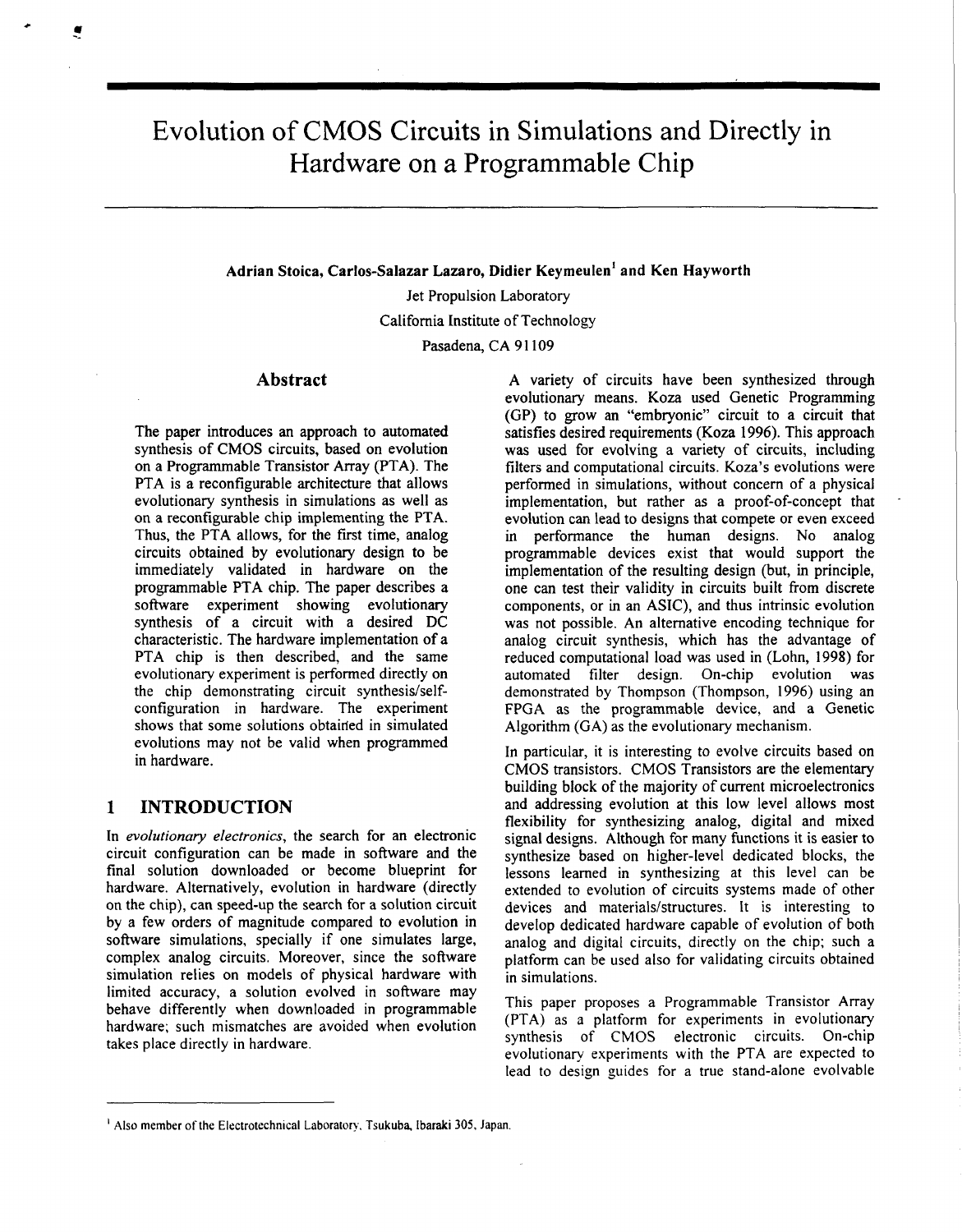

Figure 1: Evolutionary synthesis of electronic hardware

chip. **An** evolution on a simulated PTA illustrates the feasibility of automated synthesis. A chip was designed and fabricated to validate the results in real hardware.

The paper is organized as follows: Section **2** illustrates the main steps of evolutionary synthesis of electronic circuits and refers to an evolutionary design tool developed around a parallel GA package and a circuit simulator. Section **3** proposes a Programmable Transistor Array as an experimental platform for evolutionary synthesis of CMOS circuits. Section **4** describes a software experiment in which a CMOS circuit with a Gaussian I-V imposed characteristic was synthesized by evolution. Section 5 discusses hardware aspects related to the implementation of the PTA on a 0.5 micron CMOS test chip and describes the evolution directly on the **PTA**  chip. Section *6* compares the software and hardware experiments and presents some lessons learned from the experiments. Section **7** presents related works, while Section 7 presents the conclusions of the paper.

# **2 EVOLUTIONARY SYNTHESIS OF ELECTRONIC CIRCUITS**

The main steps of evolutionary synthesis are illustrated in Figure 1. First, a population of chromosomes is randomly generated. The chromosomes are converted into circuit **models** (for extrinsic EHW) . or control bitstrings downloaded to programmable hardware (intrinsic EHW). Circuit responses are compared against specifications of a target response, and individuals are ranked based on how close they come to satisfying it. Preparing for a new iteration loop, a new population of individuals is generated from the pool of best individuals in the previous generation, some individuals being taken as they were and some being modified by genetic operators, such **as** chromosome crossover and mutation. The process is

repeated for many generations, and results in increasingly better individuals. The process is usually stopped after a number of generations, *or* when the closeness to the target response has reached a sufficient degree. One *or* several solutions may be found among the individuals of the last generation.

A variety of Evolutionary Algorithms (including GA and GP) have been used successfully for evolution of circuits. A GA was chosen here because (a) previous work has demonstrated its efficiency in evolutionary circuit



Figure **2:** An Evolutionary Design Tool

synthesis, (b) the mechanism is simple to understand and implemcnt. (c) public domain software exists and saves development time, and (d) the focus was on the reconfigurable hardware and not on the reconfiguration mechanism. It is likely that more intelligence can be inserted into thc search mcchanism.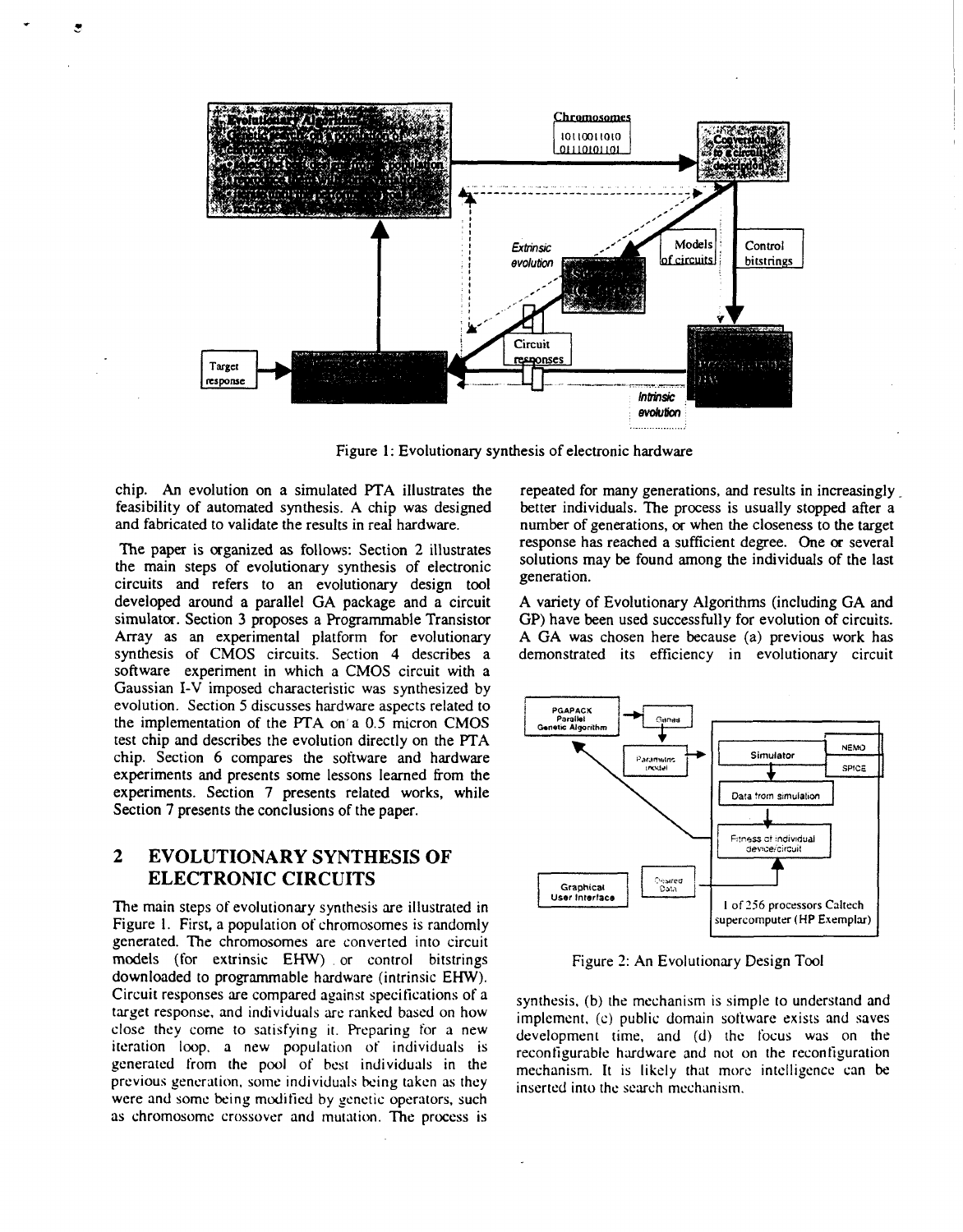

#### Figure **3:** Module of the Programmable Transistor Array

**An** evolutionary design tool was developed to facilitate experiments in simulated evolution. The tool illustrated in Figure **2** can be used for synthesis and optimization of new devices, circuits, or architectures for reconfigurable hardware. These operations get performed before any hardware gets fabricated. The tool proved very useful in testing architectures of reconfigurable HW and testing architectures of reconfigurable HW demonstrating evolution on them before the fabrication of a dedicated reconfigurable chip. The tool can also be used in hardware-software co-design. In its current implementation the tool uses the public domain Parallel Genetic Algorithm package PGAPack and a public domain version of SPICE **3F5** as circuit simulator. An interface code links the GA with' the simulator where potential designs are evaluated, while a GUI allows easy problem formulation and visualization of results. Each generation the GA produces a new population of binary chromosomes, which get converted into voltages in netlists that describe candidate circuit designs, netlists further simulated by SPICE. More details about the tool are given in (Stoica. 1999b).

# **3 THE PTA ARCHITECTURE AS A PLATFORM FOR EVOLUTIONARY DESIGN EXPERIMENTS**

The PTA idea was introduced in (Stoica, 1996), and expanded in (Stoica. 1998). The proposed **PTA** is an array of transistors interconnected by programmable switches. The status of the switches (On or Oft) determines a circuit topology and consequently a specific response. Thus, the topology can be considered as a function of switch states, and can bc represented by a binary sequence, such as "1011...", where by convention one can assign 1 to a switch turned On and *0* **to** a switch turned Off. The PTA is a modular architecture, in which modules can be



Figure **4:** Schematic of a simple circuit implemented on the **PTA** module (with finite resistance of Off switches as dotted lines on the right figure)

cascaded **to** determine a more complicated circuit. topology. Figure **3** illustrates an example of a **PTA**  module consisting of **8** transistors and 24 programmable switches. In this example the transistors P1-P4 are PMOS and **N5-N8** are **NMOS,** and the switch based-connections are in sufficient number to allow a majority of meaningful topologies for the given transistors arrangement, and yet less than the total number of possible connections. Programming the switches *On* and Off determines a circuit for which the effects of non-zero, finite impedance of the switches can be neglected in the first approximation.

**An** example of a circuit drawn with this simplification is given in Figure **4.** The left drawing illustrates the ideal circuit, the right drawing shows with dotted lines the finite resistance of open switches. A power supply, input signals and a biasing current source have been added. In this implementation four layers of transistors (two PMOS and two NMOS) were chosen, but this can be increased, for example to 6 *or* **8.** More details of the hardware aspects of the PTA chip are detailed in (Stoica, 1999a).

## **4 AN EXPERIMENT IN EVOLUTIONARY CMOS CIRCUIT SYNTHESIS ON A SIMULATED FTA**

The following experiment illustrates the evolutionary<br>synthesis of a computational circuit. The goal of synthesis of a computational circuit. evolution was to synthesize a circuit which exhibits a Gaussian I-V (current-voltage) input-output characteristic. In a previous experiment (Stoica, 1997) the circuit topology was fixed and the search search/optimization addressed transistor parameters (channel length and width); such evolution proved quite simple. The search for a topology turned out to bc a much harder problem and several architectures were unsuccessfully attempted before the PTA was conceived. In thc **PTA** case. the transistor parameters were kept fixed and the search was performed for the 24 binary parameters characterizing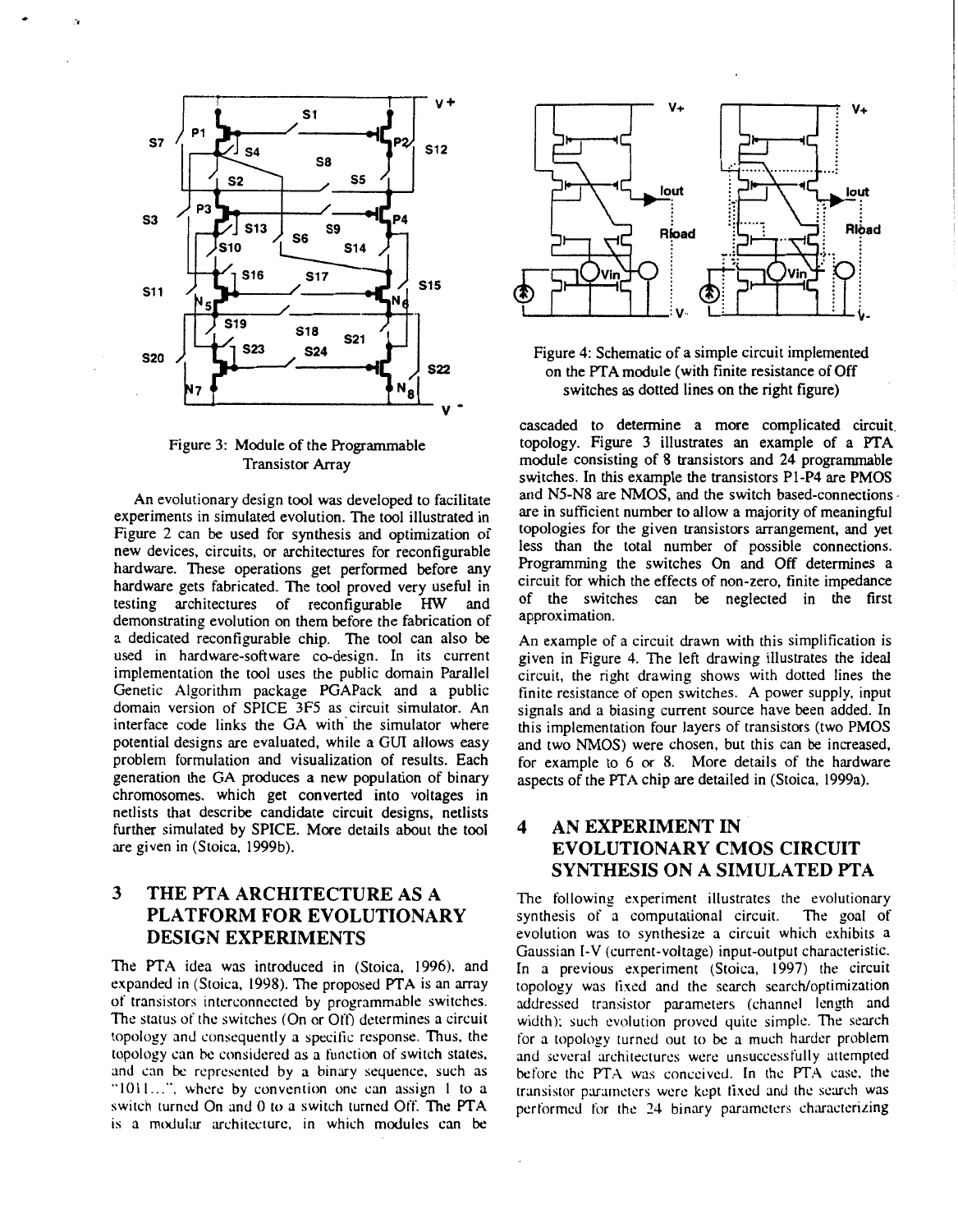switches status. The fitness function was specified **as** a weighted combination of parameters  $x_1, \ldots, x_7$  in Figure 5.



Figure **5:** Parameters used for the specification of the fitness function. Fitness = $f(x1,...x7)$ 

The evolution *was* simulated *on* **a** Caltech supercomputer (HP-Exemplar), using the Evolutionary Design **Tool.**  Successful evolution was demonstrated on multiple runs with populations between **50** and **512,** evolving for **50** *or*  100 generations. The execution time depends on the above variables and on the number of processors used (usually *64* out of the **256** available), averaging around **20**  minutes (the same evolutions took about **2** days on a **SUN**  SPARC IO). In some runs the solution circuit shown in



Figure **4** (human designed) was rediscovered by evolution.

Other solutions found include the circuits illustrated in Figure *7,* which produce the first two responses in Figure 6; some other responses from the same generation are illustrated in Figure 6 for comparison. It is interesting to analyze in more detail the unusual solutions found by evolution. Circuits like those illustrated in Figure **7**  resulted from evolutionary synthesis are very similar



Figure *7:* Circuits obtained by evolution; their design is unusual for common practice

(under certain test conditions) to that of the circuit shown in Figure **4.** Thicker dotted lines show connections that existed in the circuit in Figure **4,** but are missing in the. circuits in Figure *7.* **As** it is easy to observe these circuits are outside normal design practices, e.g., the transistors P2, **P4** and **N8** on the left circuit in Figure *7* have floating gates. The reality is that the switches have a big, but ' finite, resistance in the Off state (~MOhms or GOhms) and a non-zero resistance/impedance in the On state (~ tens of Ohms). *One observation from here is that while the efects of non-perfect switches may be negligible in a first approximation for many digital circuits, such effects may fundamentally affect analog programmable circuits.* 

## **5 HARDWARE IMPLEMENTATION AND EVOLUTION ON THE PTA CHIP**

Successful evolution on simulated PTA encouraged the development of a test chip implementing the **PTA**  architecture. The chip would offer an estimate on how reliable is evolution on software models. More importantly, evolution of the circuit directly on the chip becomes possible, and at an expected accelerated pace of over 100 times compared to the simulation (estimated **-5**  seconds compared to **-20** minutes on the supercomputer for the experiment described). **As** in the experiments performed in simulations the size of transistors was fixed. The programmable switches were implemented with transistors, acting as simple T-gate switches. One should mention that the analog gradual switches act in circuit evolution very much like resistive weights in a neural network implementation.

Each chip implements one **PTA** module. Issues related to chip expandability are treated in (Stoica. 1999a). The chip was fabricated as a Tiny Chip through MOSIS, using 0.5micron CMOS technology. The test board with four chips mounted on it is illustrated in Figure X.

The same evolutionary experiment. aiming at the synthesis of a DC circuit with a Gaussian response, was performed in hardware on the PTA chips. (the GA was implemented in Labview). Four chips were programmed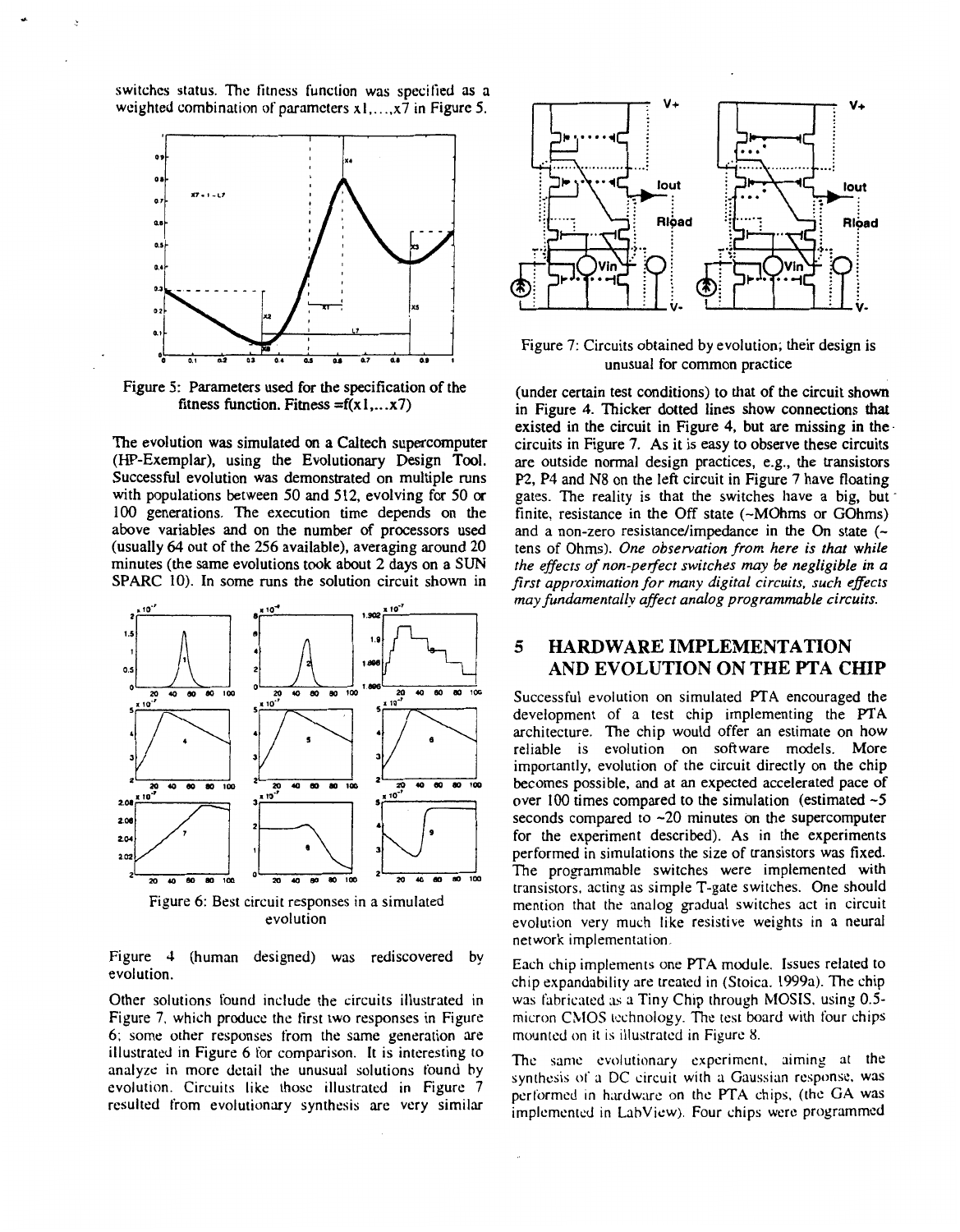in parallel with bit-string configurations corresponding to



Fiyurc 8: **A** test board with four **PTA** Chips

four individuals of a population of 100; then, the next four were programmed. and so on until all 100 in one generation were tested. **As** in smutation, evolution led **to**  "Gaussian" circuit solutions within 200-300 generations in 4.5 min using the four PTA chips in parallel.

The response of four mutants is illustrated in the screen capture shown in Figure 9 (LabView display of the signals captured by the data acquisition boards). Notice the "mutations" in the genetic code of the solutions obtained by evolution (vertical chromosomes **R24** - **R1**  reading from top to bottom – these correspond to switches S24 - S1 in Figure **4)** compared with the human-designed solution of the Gaussian circuit.





#### **6 LESSONS LE.ARNED**

 $\mathbf{L}$ An interesting observation was that, other than the "correct" human-designed solution rediscovered by evolution, the solutions evolved on the PTA chip are different than those evolved in simulations. (At least the few of them that were tested; additional circuits solutions may exist that lead to the same response both in the Spice simulation and programmed on the

chip). It would thus appear that different effects are exploited to lead to solutions in the model and in the silicon implementation. More precisely, the circuit solutions evolved in simulations (with Spice resistive models for On/Off switches) did not prove to be solutions when programmed on the **PTA** chip, and vice-versa, the configuration solutions evolved directly on the **PTA** chip (e.g. those in Figure 10) did not simulate as Gaussians. (Further experiments using more accurate models of the **PTA** silicon implementation are in progress). Thus, it appears justifiable to express reserve on the validity of **a**  solution obtained by "extrinsic" evolution of analog circuits until is verified in hardware **(at** least for particular **PTA** discussed here and with the limited accuracy model used).

2. The original intent was **to** speed-up the evolution from -20 minutes on the supercomputer **to** about **5**  seconds on the PTA chip (reducing the evaluation of **a** circuit **to** -0.25ms). **At** this moment, Labview. (running on a **300 MHz** Pentium) presents some communication bottlenecks that only allowed reaching about the same evolution time as on supercomputer. In the quest for faster circuit evaluation on the chip a further limitation was however noticed, ignored when running Spice **DC**  analysis only: the circuits have own frequency response and there are limits of possible speed-up for which the response is the same as in DC/low frequency. The output of the Gaussian circuit on the **PTA** starts attenuation when the input ramp signals exceed 1kHz, meaning that no more than 1000 circuits per second could be reliably evaluated. Even though this may be an artifact of the particular **FTA**  design and **load** choice, it appears natural that evaluating the circuits at a different frequency than that of intended functioning may introduce errors. Evaluation in parallel is an alternative speed-up technique, and **at** least in the experiments with the **PTA** chips no significant differences were noted between the instantiations of the same circuit on different chips.

## **7 RELATED WORK**

We started work on evolution of circuits recontigurable at transistor level in 1996 (Stoica, 1996). (Stoica, 1998) with the first results published in 1997 (Stoica. 1997). Our work focused from the beginning on evolution of CMOS circuits. The same goal of exploring evolution at transistor level can be found in more recent publications from Sussex University, in particular the work of Layzell (Layzell. 1998). The main distinction comes from the fact that our work focuses on CMOS only. This has some important consequences, for example the fact that the small leakage currcnt through OFF switches can be sufficient for CMOS but will not **affect** bipolars. hence some mutant solutions appear only in CMOS for the described topology.